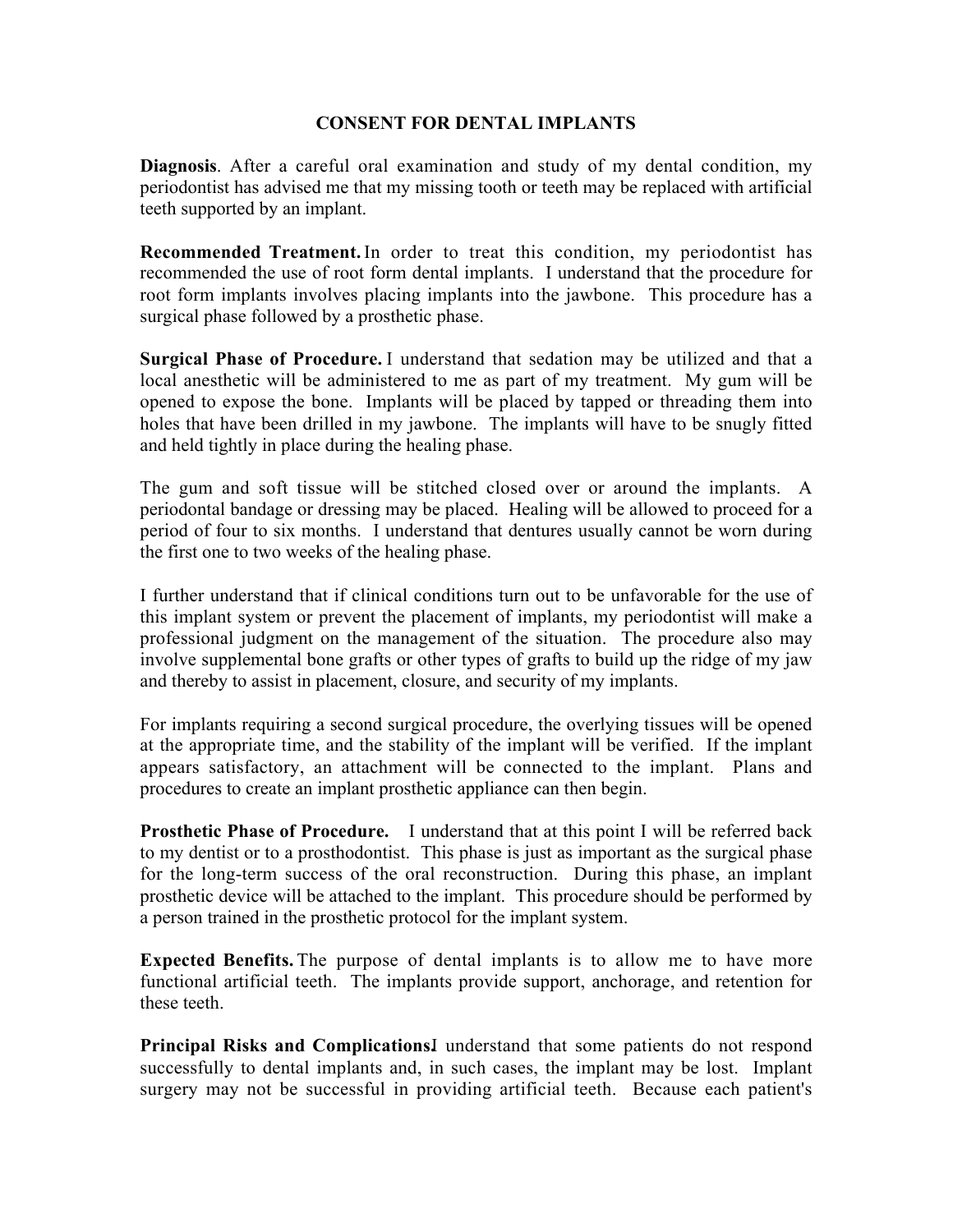condition is unique, long-term success may not occur.

I understand that complications may result from the implant surgery, drugs, or anesthetics. These complications include, but are not limited to post-surgical infection, bleeding, swelling and pain, facial discoloration, transient but on occasion permanent numbness of the jaw, lip, tongue, teeth, chin or gum, jaw joint injuries or associated muscle spasm, transient but on occasion permanent increased tooth looseness, tooth sensitivity to hot, cold, sweet or acidic foods, shrinkage of the gum upon healing resulting in elongation of some teeth and greater spaces between some teeth, cracking or bruising of the corners of the mouth, restricted ability to open the mouth for several days or weeks, impact on speech, allergic reactions, injury to teeth, bone fractures, nasal sinus penetrations, delayed healing, and accidental swallowing of foreign matter. The exact duration of any complications cannot be determined, and they may be irreversible.

I understand that the design and structure of the prosthetic appliance can be a substantial factor in the success or failure of the implant. I further understand that alterations made on the artificial appliance or the implant can lead to loss of the appliance or implant. This loss would be the sole responsibility of the person making such alterations. I am advised that the connection between the implant and the tissue may fail and that it may become necessary to remove the implant. This can happen in the preliminary phase, during the initial integration of the implant to the bone, or at any time thereafter.

**Alternatives to Suggested Treatment.** Alternative treatments for missing teeth include no treatment, new removable appliances, and other procedures depending on the circumstances. However, continued wearing of ill-fitting and loose removable appliances can result in further damage to the bone and soft tissue of my mouth.

**Necessary Follow-up Care and Self- Care.** I understand that it is important for me to continue to see my regular dentist or prosthodontist. Implants, natural teeth and appliances have to be maintained daily in a clean, hygienic manner. Implants and appliances must also be examined periodically and may need to be adjusted. I understand that it is important for me to abide by the specific prescriptions and instructions given by my periodontist.

**No Warranty or Guarantee.** I hereby acknowledge that no guarantee, warranty or assurance has been given to me that the proposed treatment will be successful. Due to individual patient differences, however, a periodontist cannot predict the absolute certainty of success. There exists the risk of failure, relapse, additional treatment, or worsening of my present condition, including the possible loss of certain teeth, despite the best of care.

**Publication of Records.** I authorize photos, slides, x-rays or any others viewing of my care and treatment during or after its completion to be used for the advancement of dentistry and for reimbursement purposes. My identity will not be revealed to the public, however, without my permission.